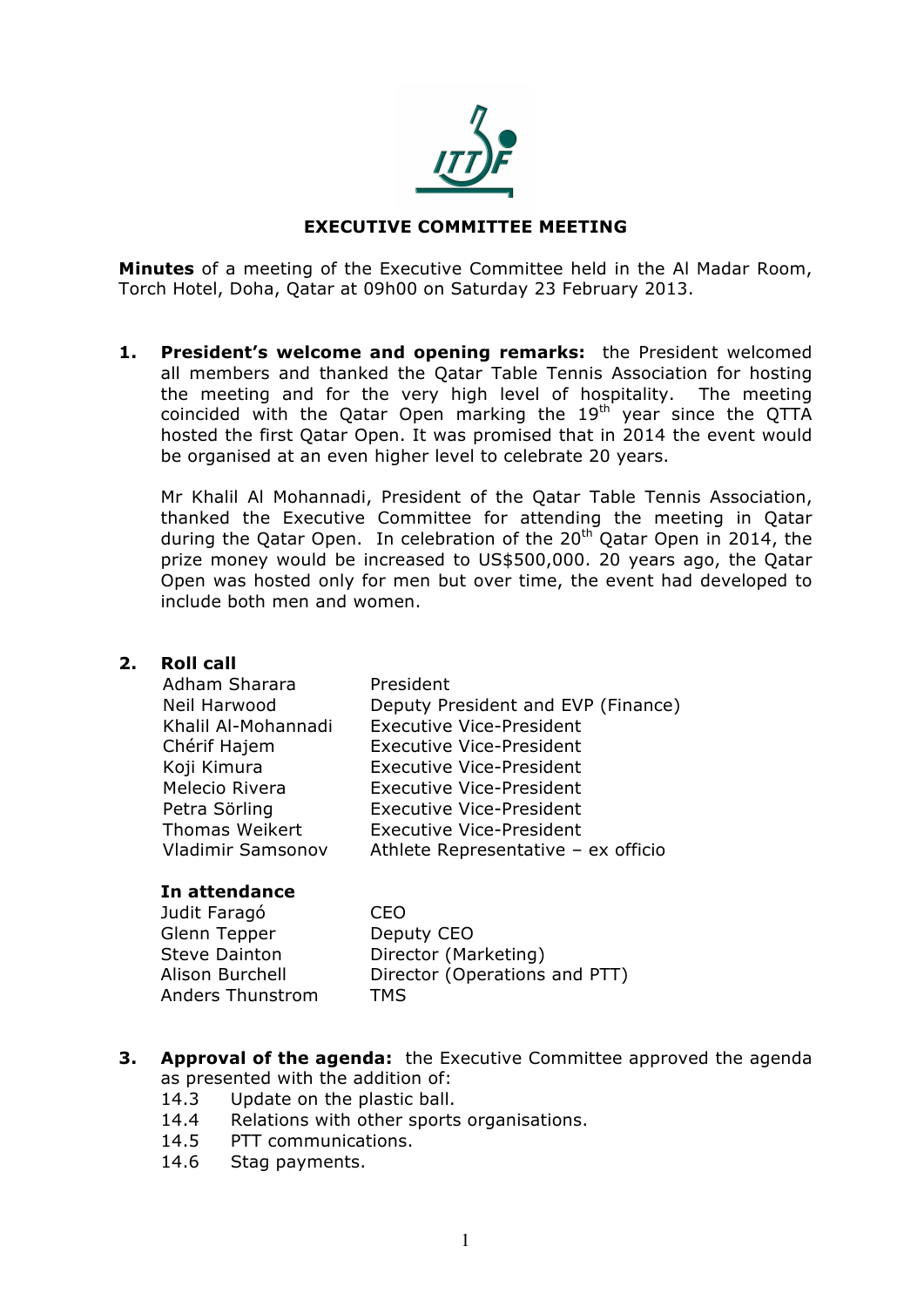# **4. Minutes**

- 4.1 Approval of the minutes of the previous meeting: the minutes of the meeting held on 13 December 2012 were confirmed and signed.
- 4.2 Business arising from the minutes not otherwise covered by the agenda: there was no business arising from the minutes, which was not otherwise covered by the agenda.
- 4.3 Report and review of tasks from past EC meetings:
	- The meeting involving the Athletes Commission Chairman and staff from Competition, Marketing and TMS to discuss guaranteed participation of top players at identified events would be held on 24 February 2013.
	- The search for investing the US dollars surplus from the Olympic Fund was ongoing.
	- The branding guidelines had been updated for equipment.
	- Negotiations on the involvement of the laboratory in Singapore were ongoing.

# **5. Competitions:** the Executive Committee noted that:

- 5.1 2013 World Championships update:
	- The next inspection would take place on 5 and 6 March 2013 with 6 ITTF representatives to finalise details about the facilities, technical issues including results management, TV-production, meeting facilities with side meetings on specific issues.
	- A press officer had been identified by the organisers.
	- L'Equipe TV had been secured as the host broadcaster and media partner.
	- The entry process had been opened with preliminary entries being higher than in Dortmund so far.
	- The bulletin had been issued.
	- Invitation letters for visa applications were being issued as necessary.
	- In the first 2 days, matches would be played in two venues and this could present some challenges for transport.
- 5.1.1 Participation of Monaco:
	- the Monaco team had come to Moscow in 2010 and could not participate as the players had French passports.
	- the Monaco team had preliminary registered 2 men and 2 women players who could possibly have French passports.
	- the FFTT supported the principle of Monaco participating but only with the existing eligibility rules, with Monaco passports only, as FFTT had a strict selection procedure, they do not want that players not selected to compete for France to play for Monaco.
- 5.1.2 associations with outstanding debts:
	- there were several associations, which had outstanding debts to the ITTF including Sudan, Tanzania, Zambia and Congo DR (the latter was suspended).
	- other associations, which did not arrive in Dortmund and had not paid the cancellation fees included Liberia and Sri Lanka.
	- Chile had not yet paid its accumulated debt.
	- Ecuador and Barbados owed debts to the organisers of other ITTF Sanctioned events.
- 5.2 2013 World Junior Championships:
	- an inspection would take place in April 2013.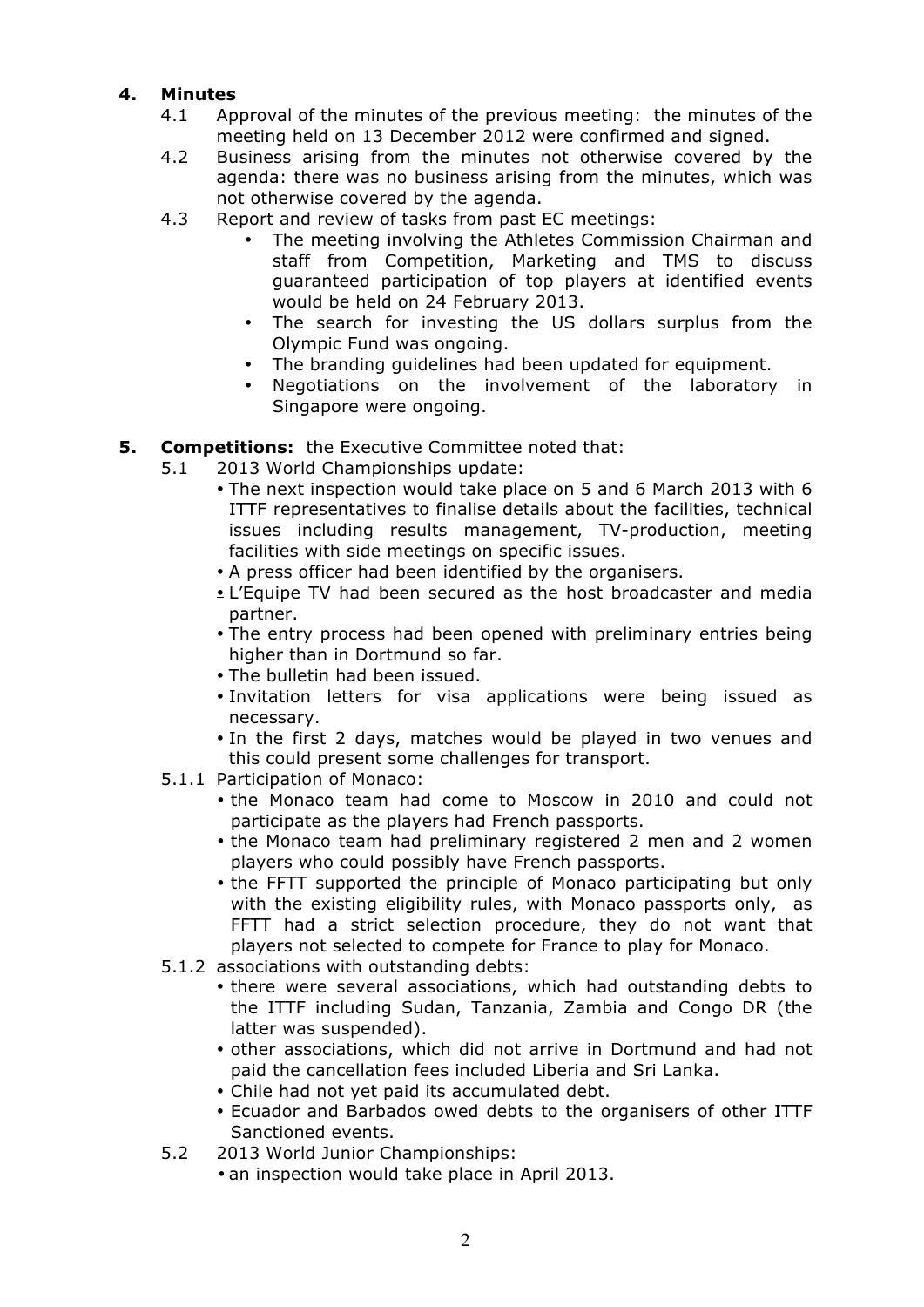- the Moroccan Open in June 2013 would be the test event for the world junior championships.
- the signature of the contract was planned during the visit in April.
- 5.3 2013 World Tour update:
	- the 3 tiers of the World Tour had been implemented with high participation at the first 4 tournaments.
	- Continental Federations cooperate well in the challenge series
	- ETTU decided not be involved in 2013 Euro-Africa events this year.
	- Challenge series will be extended to Asia-Pacific region in 2014.
- 5.4 2013 World Cups update, qualification and playing system:
	- for 2013, players would qualify through continental cups except the reigning world champion, one wild card and the host player if otherwise not qualified.
	- the playing system at a continental cup was decided by the relevant continental federation.
	- the world champion, 17 players from the continental events, a player from the host, if not already qualified, and 1 wild card would qualify.
	- the winner of each continental cup would qualify, together with the top 3 finishers from Asia and Europe plus the 7 highest ranked players in order of finish from the continental cups.
	- a maximum of 2 players per association could qualify (exceptionally in 2013 the wild card could be a  $3<sup>rd</sup>$  player from the host).
	- first stage of play would be 4 groups of 3 players with the winner of each group going forward to the second stage to join the top 8 seeds in 4 groups of 3 players leading to the knock out for quarterfinals on.
	- there would thus be 32 matches played.
	- the dates for the "Top Europe" event had to be changed by the ETTU due to a clash with another event.
	- commercial and marketing agreements had been signed with 4 continental federations for continental cups (Africa, Latin America, North America and Oceania).
- 5.5 Bids for 2016 World Championships:
	- inspection visits had been taken place in both Halmstad (Sweden) and Kuala Lumpur (Malaysia).
	- both bids were assessed as being realistic and both organisers were highly motivated.
	- the main venue in Kuala Lumpur needed refurbishment and a tent would need to be constructed for the practice venue.
	- there would be a smaller number of hotels used and police escorts would be available in rush hours.
	- in Halmstad, a new venue was available with all competition venues in one place.
	- several hotels would be used in order to meet the accommodation needs in and around Halmstad.
- 5.6 Confirmation of eligibility: the decision of the Eligibility Commission taken on the appeal received from USATT on when a player may compete for the USA in world title events was confirmed as from the date of registration not from the date of citizenship.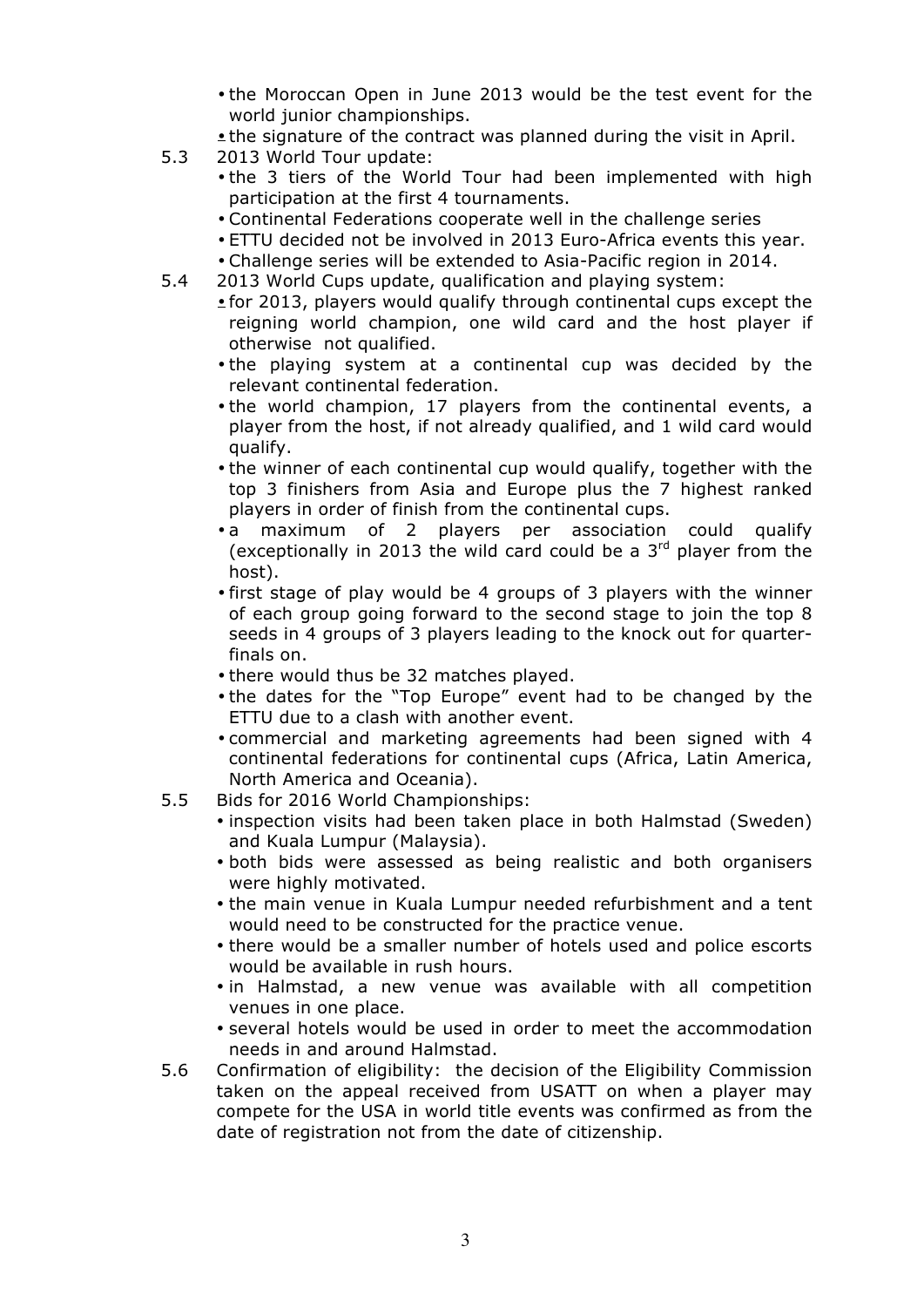# **1-EC-02-2013**

The Executive Committee resolved, on the participation of a team from Monaco:

- not to allow any exceptions and to follow the advice of the French TTF.
- to accept entries only for players eligible for world title event with a Monaco passport or with the grandfather rule (eligible before the new rule).

# **2-EC-02-2013**

The Executive Committee resolved:

- To allow Chile to enter the world championships.
- To ask the President, Deputy President and CEO to propose a payment plan to the Chile Table Tennis Association and to report on progress at the next meeting.

## **3-EC-02-2013**

The Executive Committee resolved to ask the CEO to inform in writing associations with pending payments to pay outstanding debts before the next EC meeting and to check if the associations were due to receive funds from the ITTF, in which case the debt would be deducted, failing which the association would be considered for suspension.

# **4-EC-02-2013**

The Executive Committee resolved to approve the qualification system and playing system for the 2013 world cups as proposed.

# **5-EC-02-2013**

The Executive Committee resolved to submit both bids (Malaysia TTA and Swedish TTA) for the 2016 world championships to the AGM for decision.

### **6-EC-02-2013**

The Executive Committee resolved to confirm its decision on the USA player that the player would be able to represent USA at world title events from 24 January 2016. The USATT will be informed accordingly.

- **6. Athletes' Commission report:** the Executive Committee noted that:
	- a proposal on hand signals for the umpires had been submitted as a result of problems encountered in the Olympic Games about explaining decision on service fault.
	- more support was being expressed by players for the letter submitted at the last meeting about conditions of the World Tour.
	- the ETTU had established a committee to organise elections for its Athletes' Commission.
	- a players' meeting would be held during the World Championships in Paris for the first time.
	- the Athletes' Commission was investigating possible changes to the service rule and would submit proposals once they had been tested.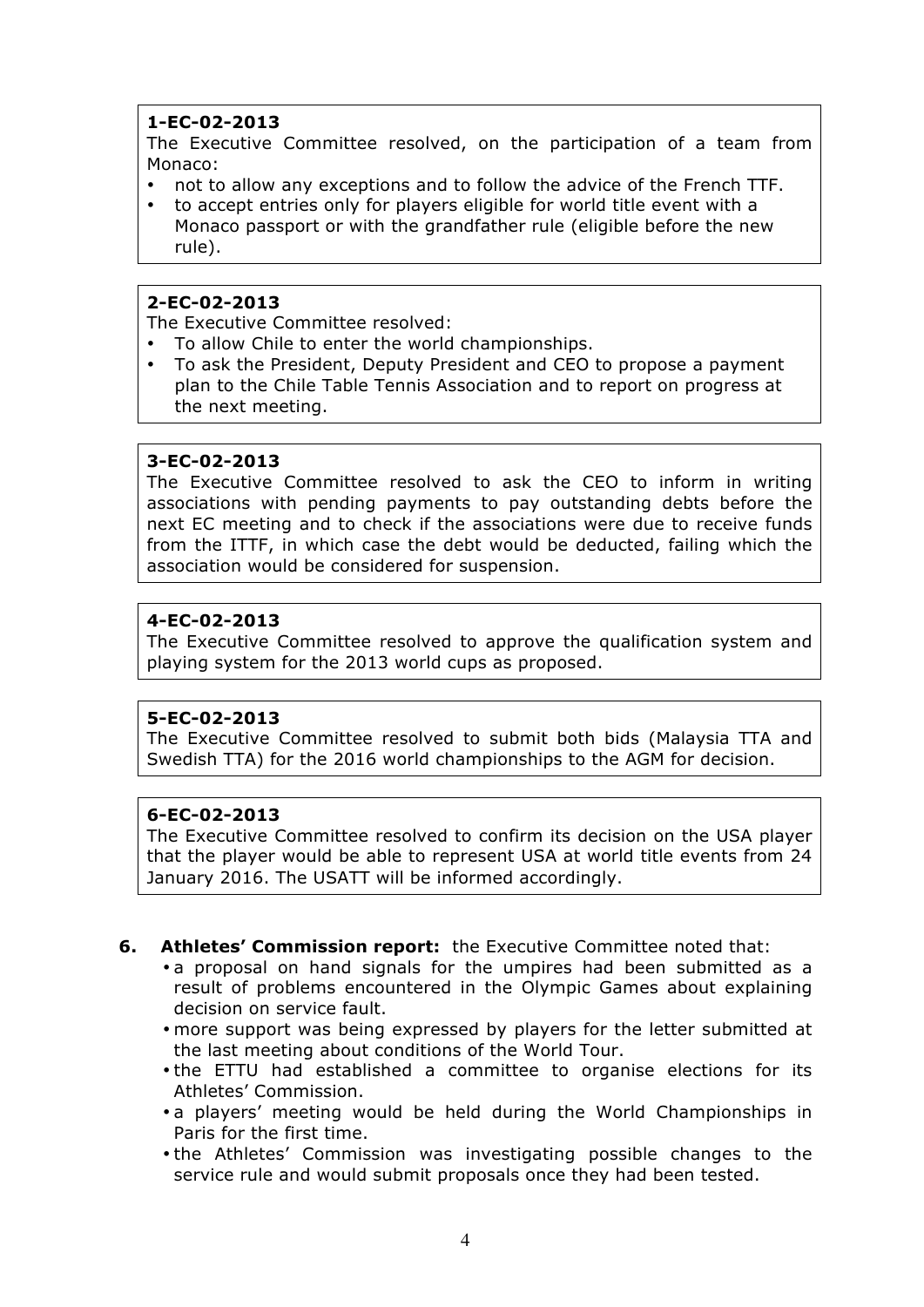• The Athletes' Commission proposes a resolution asking for the Athlete representative to have voting rights at the EC effective after the AGM in 2014, which coincides with the next election of the Athletes' Commission.

# **7-EC-02-2013**

The Executive Committee resolved to ask the Athletes' Commission to request from the rubber manufacturers, and their sponsors, to produce some thicker rubbers and sponges to assess the difference in spin and speed, if any, for players to test and for the results to be submitted to the Executive Committee.

# **7. Global Junior Programme:** the Executive Committee noted that:

- 7.1 2013 Global Junior Circuit and GJC Finals:
	- in 2012, the Global Junior Circuit Finals and World Cadet Championships were organised as separate stand-alone events for the first time.
	- bids to host the 2013 GJC Finals in January 2014 would be opened with a deadline of end of March 2013 following which presentations would be made by the bidding associations at the Board of Directors' meeting.
	- this event would also be held in conjunction with the qualification tournament for the Youth Olympic Games.
- 7.2 Bids for 2013 World Cadet Challenge:
	- this event would take place at the end of October 2013 and so the decision on awarding the event had to be decided before the Board of Directors' meeting.
	- Barbados and Turkey had submitted bids.
	- for Barbados, one hall would be used which would be divided for competition and practice.
	- the budget had been re-assessed to ensure it was balanced.
	- for Turkey, there would be 8 competition tables and 16 training tables in an adjacent hall in Istanbul.
	- the Competition Program recommended the 2013 event is awarded to Turkey due to the short time within which to organise the event and to allocate to Barbados the 2014 event provisionally.
	- Both associations will be requested to make presentation to the Board of Directors.
- 7.3 Ranking points proposal from the CTTA to increase the rating for Premium Junior Circuit events: the Competition Program would study the proposal, which could only be implemented in 2014 if approved.

# **8-EC-02-2013**

The Executive Committee resolved to allocate:

- the 2013 World Cadet Challenge to Istanbul (Turkey) and recommend that this be ratified by the Board of Directors.
- the 2014 World Cadet Challenge to Barbados provisionally, subject to the Board of Directors approval and a representative attending the 2013 event and other events held in Latin America as part of the preparation process.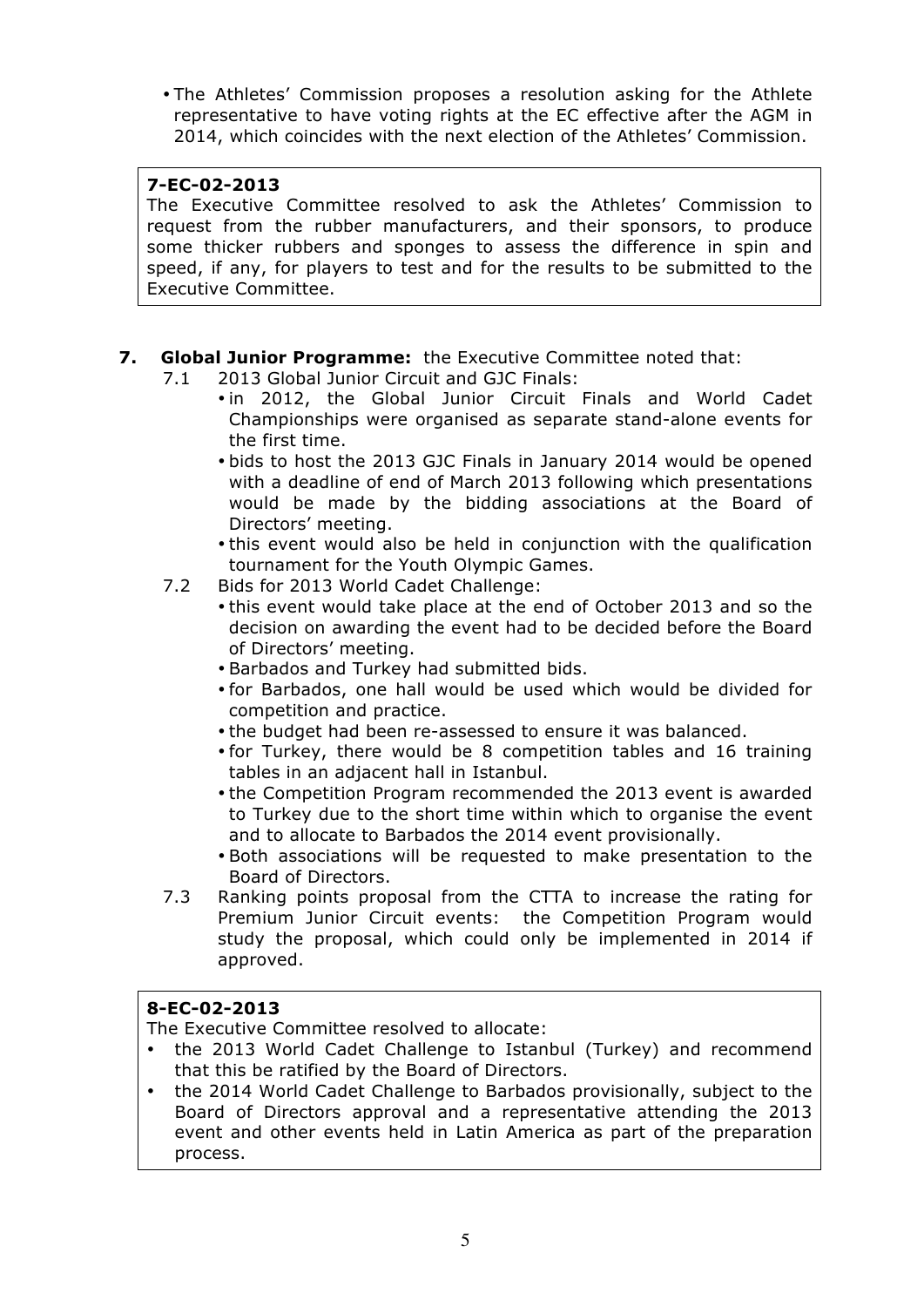## **8. TMS International update:** the Executive Committee noted that:

- as Tokyo and Suzhou preferred to have local title sponsors, discussions on changing the commercial contract were underway with GAC for the world championships in 2014 and 2015 respectively.
- the sponsorship agreement with Liebherr was extended till 2015.
- a new flooring sponsor, Enlio had been signed.
- TSA had not yet agreed with CCTV on TV rights for China.
- the bid had been sent out for the table supplier for the 2016 Olympic and Paralympic Games, the successful bid will be announced in March.
- Double Fish had replaced Stag as the equipment sponsor in North America, and Double Happiness replaced Stag in Latin America.

## **9. 2013 AGM and BoD:** the Executive Committee noted that:

- 9.1 Continental federation affiliation:
	- 4 continental federations had met the requirements for affiliation and would sign the agreements being entitled to receive benefits retroactive 1 January 2013.
	- some issues raised by the ETTU had been noted and all changes requested by the ETTU were made. A modified new criteria document was sent to the ETTU for consideration.
	- following discussion with representatives of the ATTU the autonomy of the continental federation had been confirmed.
	- the agreement approved at the last meeting had been amended following feedback from the ATTU.
	- the policies of the ITTF could be adapted for use by the continental federations.
	- where a development activity was assessed as being essential to implement before May 2013, the funding could be channelled to the association directly.
	- $\cdot$  2<sup>nd</sup> round of formal applications by Continental Federations expires 1 May 2013 to receive benefits starting 1 July 2013.
	- if the agreements were not signed in Paris, the next deadline, in preparation for 2014, would be the DCC meeting in Morocco.
- 9.2 Review of the anti-harassment policy:
	- the policy had been re-focused to cover all forms of harassment.
	- the approach was to resolve issues of alleged harassment internally and then, in line with other disputes, by going to CAS.
- 9.3 Propositions and resolutions:
	- All propositions and resolutions were reviewed and discussed.
- 9.4 New member: Bonaire had submitted an application to be an ITTF member.
- 9.5 Hall of Fame nominations: 3 new players had become eligible for the Hall of Fame having won at least 5 gold medals in world championships and/or Olympic Games (Ma Long, Zhang Jike and Li Xiaoxia).
- 9.6 Election procedures and CAS directives:
	- no observers would be allowed at the AGM once the formal proceedings of the meeting start.
	- as a result, the presentations would be done early in the meeting and all media, presenters and observers would leave after the informal part of the meeting.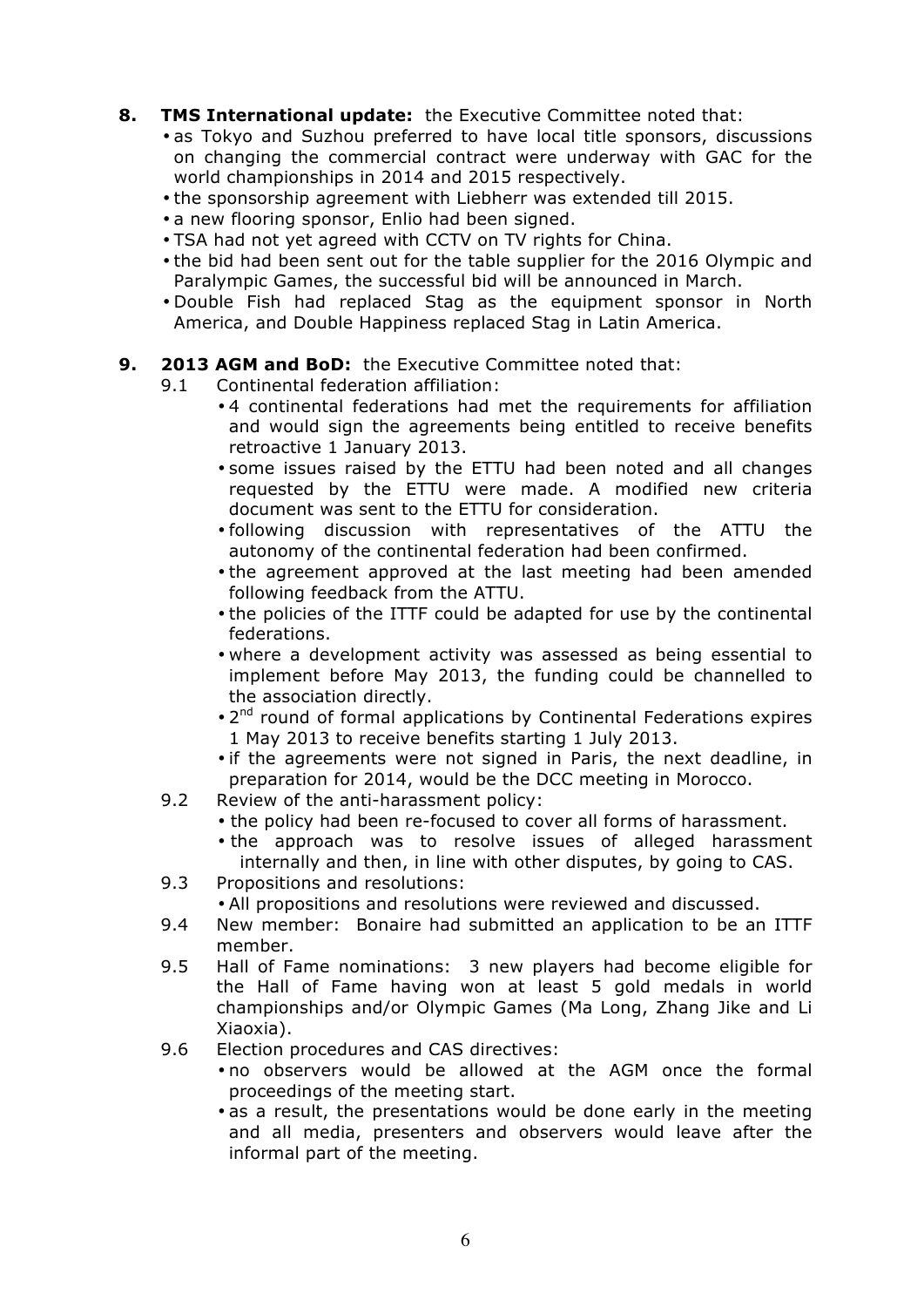• a step-by-step procedure would be finalised for the elections, which would be aligned with the CAS directives from 2006.

- 9.7 Terms of reference:
	- 9.7.1 Athletes' Commission: the main changes proposed were:
		- to have no more than 1 player per association except if the PTT representative and 1 other player came from the same association.
		- to enable the Commission to replace an inactive member after 1 year rather than 2 years.
		- to enable the newly elected Commission to appoint 2 athletes and the Executive Committee 3 athletes in order to ensure continuity for the Commission.
		- in order to ensure continental representation, the appointees should be from different continents.
	- 9.7.2 Veterans Committee:
		- From the last Board of Directors' meeting, there was no unanimity from the Committee on the terms of reference but since then, a compromise had been reached on the terms of reference as presented.

## **9-EC-02-2013**

The Executive Committee resolved to recommend to the Board of Directors that it approve the anti-harassment policy as amended and to include it as a new section of the Handbook.

### **10-EC-02-2013**

The Executive Committee resolved to recommend to the AGM that Bonaire be accepted as a member association.

### **11-EC-02-2013**

The Executive Committee resolved to induct Ma Long, Zhang Jike and Li Xiaoxia into the Hall of Fame.

#### **12-EC-02-2013**

The Executive Committee resolved to request the President, CEO and Director (Operations and PTT) to finalise the guide for the election process to comply with the CAS directives.

### **13-EC-02-2013**

The Executive Committee resolved to approve the changes proposed to the Athletes Commission terms of reference except for the proposal for the Commission representative to vote, which would need to be referred to the AGM.

#### **14-EC-02-2013**

The Executive Committee resolved to approve the amended terms of reference proposed by the Veterans' Committee.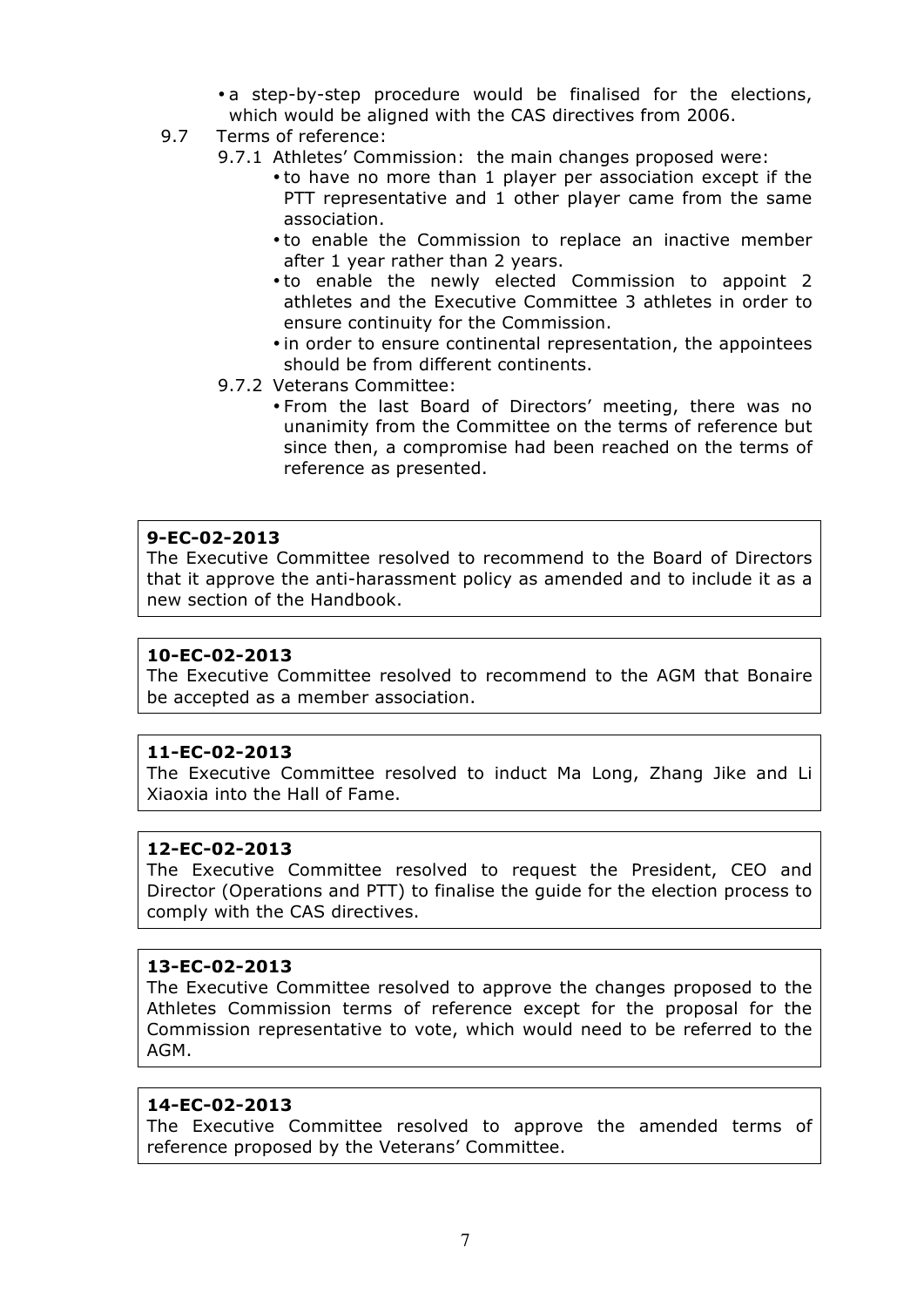# **15-EC-02-2013**

The Executive Committee resolved to submit the terms of reference for both the Athletes' Commission and Veterans' Committee to the Board of Directors at its next meeting.

## *The Executive Committee witnessed the signature of the affiliation agreements signed with ATTF, LATTU, NATTU and OTTF.*

- **10. Finance:** the Executive Committee noted that:
	- 10.1 Olympic allocation and investment:
		- The 30% increase had been communicated to the continental federations.
		- An additional allocation had been received from the IOC and would be used to build up an investment and reserve fund for the ITTF.
- **11. Equipment:** the Executive Committee noted that:
	- 11.1 Revised technical leaflets: following the request of the Executive Committee in 2010, the Equipment Committee had updated the remaining technical leaflets covering table, net assembly, balls, racket coverings and racket control.

## **16-EC-02-2013**

The Executive Committee resolved to commend the Equipment Committee for the update of the technical leaflets and to recommend to the Board of Directors that it approve the technical leaflets as amended.

- **12. Staff update:** the Executive Committee noted that:
	- the new staff structure had come into effect from 1 January 2013 with the CEO transferring all competition program responsibilities to Karl Jindrak.
	- there were now 4 directors covering competitions, development, education and training, operations.
	- the new Promotions Manager had taken up his appointment on 15 February.
	- the new Administration & Finance Assistant for Singapore would take up her appointment in early March 2013.
	- a new position would be appointed in the Headquarters in Renens (Lausanne), either as an Administration & Finance manager, or as an assistant to the Director of Operations & PTT.
- **13. Dates of future meetings:** the Executive Committee noted that meetings would be held on 12 May (14h00), and 20 May 2013 for the new Executive Committee (09h00) in Paris.
- **14. Any other business:** the Executive Committee noted that:
	- 14.1 Continental representatives for the Technical Commissioner: the continental representatives would be nominated by the continental federations.
	- 14.2 Merit award: the nominee from the USA had already received a merit award and an alternative would be investigated.
	- 14.3 Update on the plastic ball: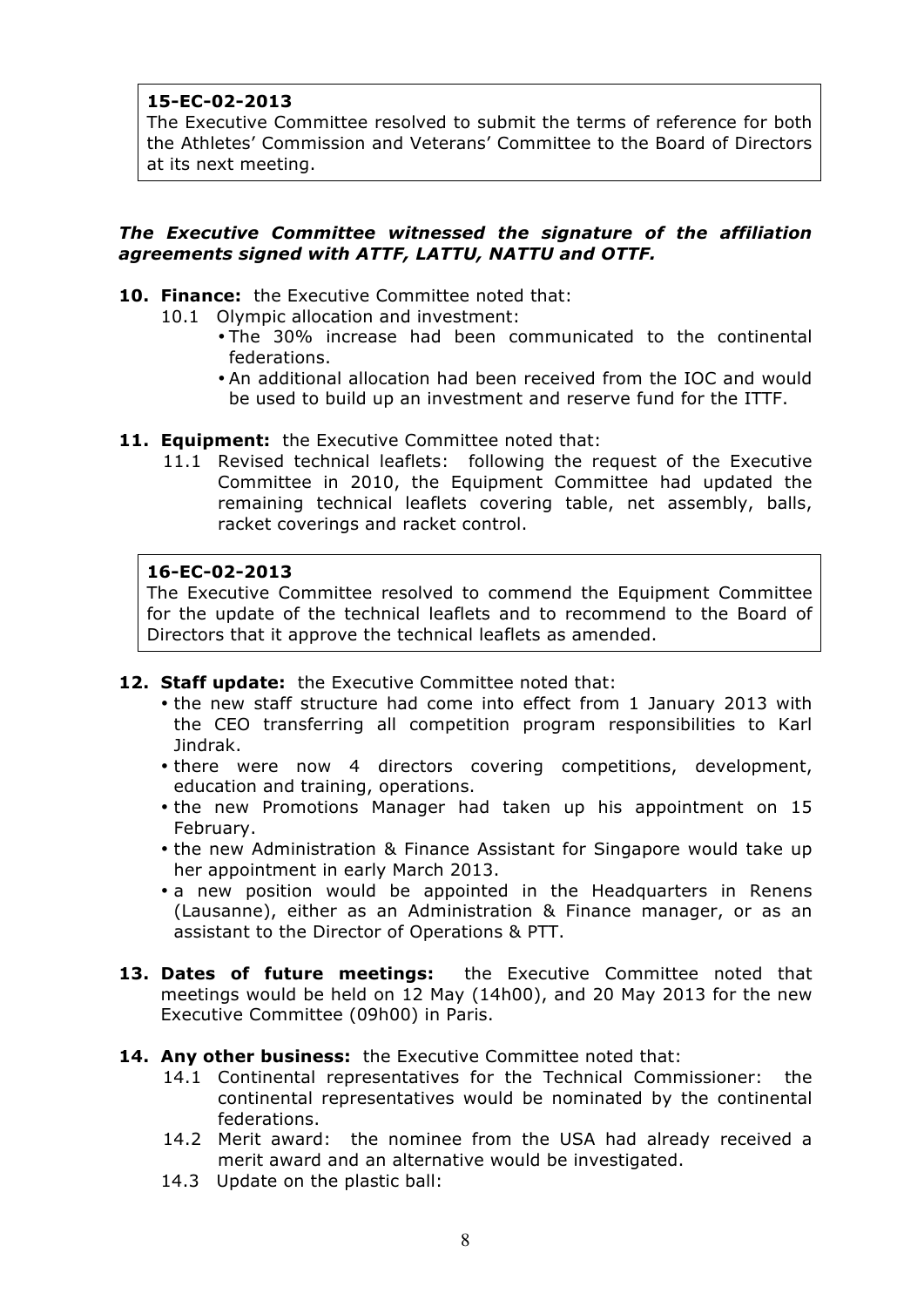- a company had been established to develop a seamless ball.
- samples had been provided and tested by the players and feedback sent to the company.
- the Equipment Committee had recently developed procedures to test seamless balls, which would be approved with the technical leaflet in Paris.
- the production of plastic balls with seams was also possible.
- players would be involved in the testing of the balls as they were developed.
- 14.4 Relations with other sports organisations:
	- following the recommendations of the IOC, and the recommendation of Mr Kimura in relation to the world Deaf table tennis championships, contact had been initiated with the International Committee of Sport for the Deaf (Deaflympics) to develop a memorandum of understanding.
	- similarly, contact had been made with Special Olympics International to develop a memorandum of understanding.
	- this process would re-emphasise the ITTF as the governing body for table tennis worldwide.
	- in relation to the International Association of Sport for the intellectually disabled (INAS), discussions had begun about transferring the responsibility for class 11 to the ITTF which would clarify responsibility for intellectually disabled players and their participation in the Paralympic Games.
- 14.5 PTT communications:
	- in some countries, PTT was independent from the association but linked to the national Paralympic committee (NPC).
	- since 2007, some associations had integrated PTT into their operations and a number had not.
	- cooperation was now being encouraged more systematically using the competition process of hosting events and entering players for events in line with the regular ITTF process.
	- cooperation was often in place for some administrative functions but the process was incomplete without the transfer of funding to cover the additional work undertaken.
	- the funding should follow the transfer of the function and the International Paralympic Committee supported this process so that NPCs would fund associations in the same way as many NOCs did.
	- where there were challenges in the integration process, this should be reported to PTT so that the IPC could be alerted to address the issue with the relevant NPC and vice versa.
	- the funding for PTT had to be used on PTT activities in line with good governance and systems should be put in place to ensure accountability.
	- the guiding principle should be that PTT players should receive better service.
- 14.6 Stag payments:
	- an initial payment of 50% of the amount owed had been made to TMS and the balance should be paid by the end of March 2013.
	- if the second payment were not received on time, TMS would recommend to the ITTF that Stag be suspended as a recognised manufacturer.